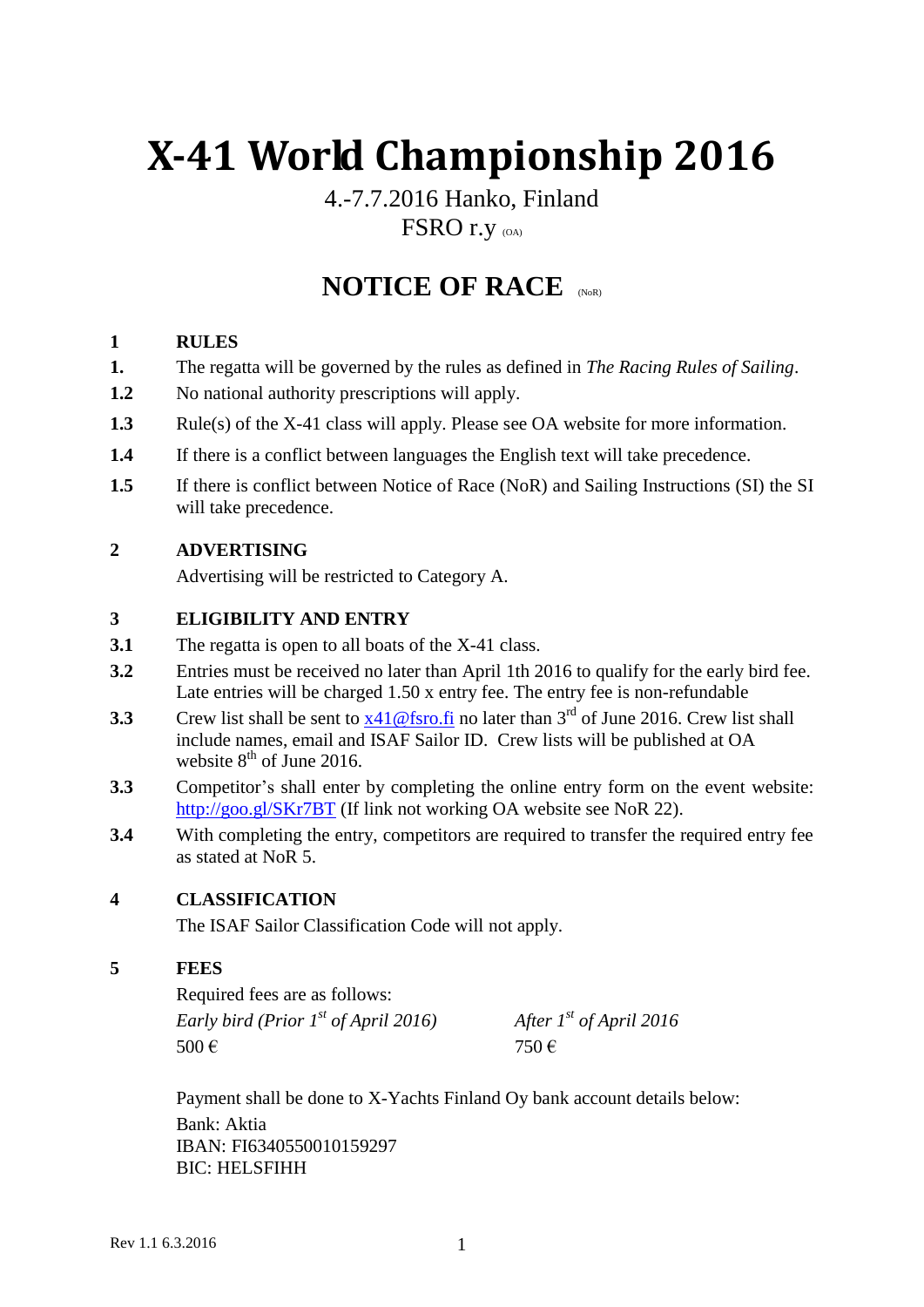Proof of payment shall be sent to  $x41@$  fsro.fi

| 6   | <b>QUALIFYING SERIES AND FINAL SERIES</b><br>The regatta will consist of a qualifying series and a final series. |               |       |       |
|-----|------------------------------------------------------------------------------------------------------------------|---------------|-------|-------|
|     |                                                                                                                  |               |       |       |
| 7   | <b>SCHEDULE</b>                                                                                                  |               |       |       |
| 7.1 | Registration:                                                                                                    |               |       |       |
|     | Day and date                                                                                                     |               | From  | To    |
|     | 2.7.2016                                                                                                         |               | 17:00 | 20:00 |
|     | 3.7.2016                                                                                                         |               | 12:00 | 20:00 |
| 7.2 | Measurement and inspection:                                                                                      |               |       |       |
|     | Day and date                                                                                                     |               | From  | To    |
|     | 3.7.2016                                                                                                         |               | 12:00 | 20:00 |
| 7.3 | Dates of racing:                                                                                                 |               |       |       |
|     | Date                                                                                                             |               |       |       |
|     | 4.7.2016                                                                                                         | racing        |       |       |
|     | 5.7.2016                                                                                                         | racing        |       |       |
|     | 6.7.2016                                                                                                         | racing        |       |       |
|     | 7.7.2016                                                                                                         | racing        |       |       |
| 7.4 | Number of races:                                                                                                 |               |       |       |
|     | <b>Number</b>                                                                                                    | Races per day |       |       |
|     | 10                                                                                                               | $2 - 3$       |       |       |
|     |                                                                                                                  |               |       |       |

**7.5** The scheduled time of the warning signal for first race each day is 10:55.

#### **8 MEASUREMENTS & EQUIPMENT**

- **8.1** Each boat shall produce a valid class certificate.,
- **8.2** The crew shall not weight more than 850 kg.
- **8.3** Mast jacks shall not be onboard while racing.
- **8.4** Genoa and combi halyards as per Class rule C.10.9.c.1 may have a 10mm minimum diameter.
- **8.5** All boats shall have antifouling paint applied over the entire underwater section of hull and hull appendages.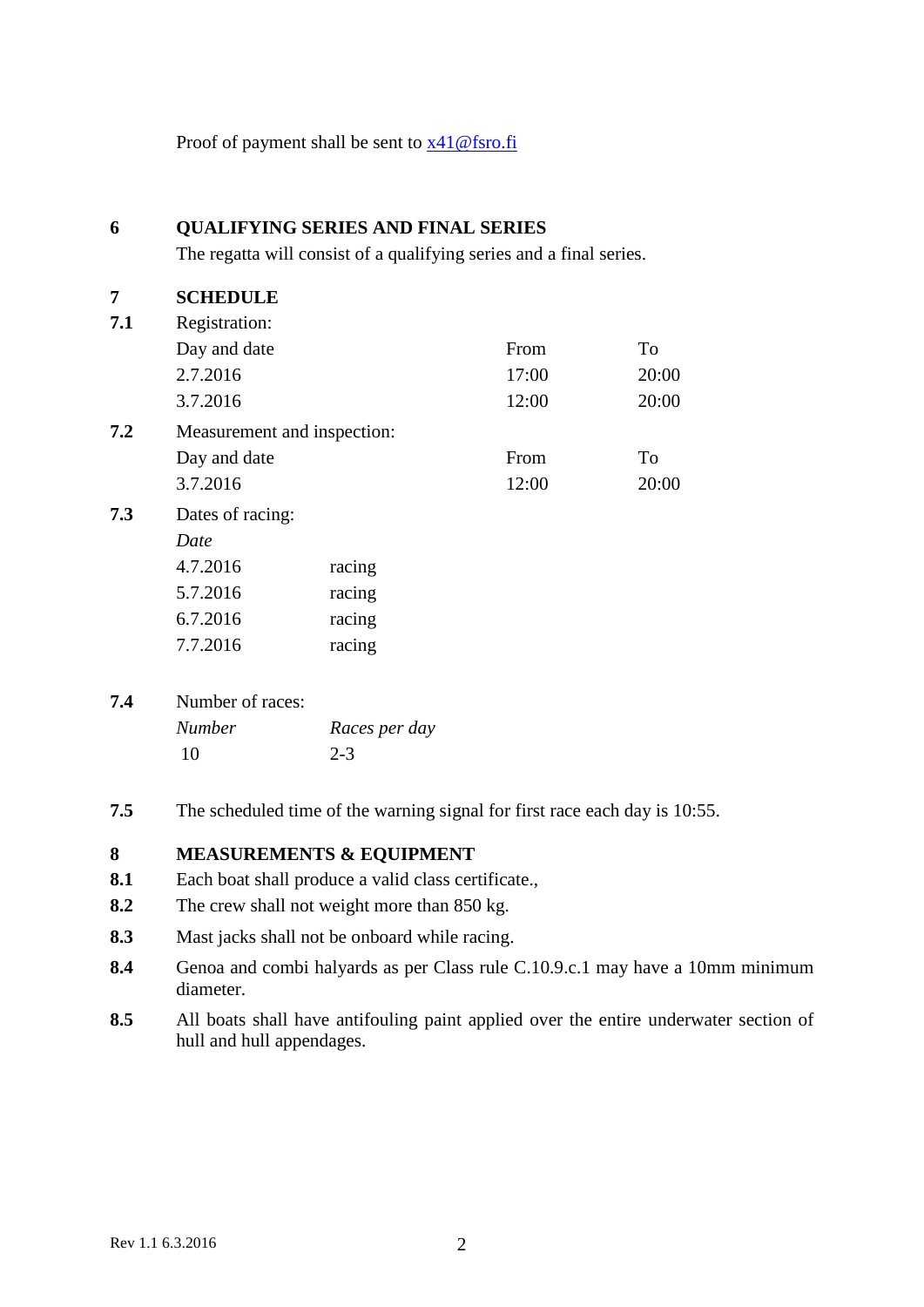#### **9 SAILING INSTRUCTIONS**

The sailing instructions will be available after 2.7.2016 on 17:00 at Race Office.

#### **10 VENUE**

The venue is located at Hanko, Itämerenportti harbor.

#### **11 THE COURSES**

The courses to be sailed will be as follows: Windward - Leeward.

#### **12 SPARE**

#### **13 SCORING**

- **13.1** The scoring system is as follows: RRS Appendix A, Low point scoring system..
- 13.2 4 races are required to be completed to constitute a series.
- **13.3** (a) When fewer than 4 races have been completed, a boat's series score will be the total of her race scores.
	- (b) When from 4 to 8 races have been completed, a boat's series score will be the total of her race scores excluding her worst score.
	- (c) When 9 or more races have been completed, a boat's series score will be the total of her race scores excluding her two worst scores.

#### **14 SUPPORT BOATS**

Support boats shall be marked with her national letters or flag, all support boats shall be registered to race office. Support boats shall assists the OA in case of emergency..

#### **15 BERTHING**

Boats shall be kept in their assigned places in the harbour

#### **16 HAUL-OUT RESTRICTIONS**

Keel boats shall not be hauled out during the regatta except with and according to the terms of prior written permission of the race committee.

#### **17 DIVING EQUIPMENT AND PLASTIC POOLS**

Underwater breathing apparatus and plastic pools or their equivalent shall not be used around keel boats between the preparatory signal of the first race and the end of the regatta.

#### **18 RADIO COMMUNICATION**

A boat shall neither make radio transmissions while racing nor receive radio communications not available to all boats. This restriction also applies to mobile telephones.

Race Committee may broadcast information for competitors via VHF.